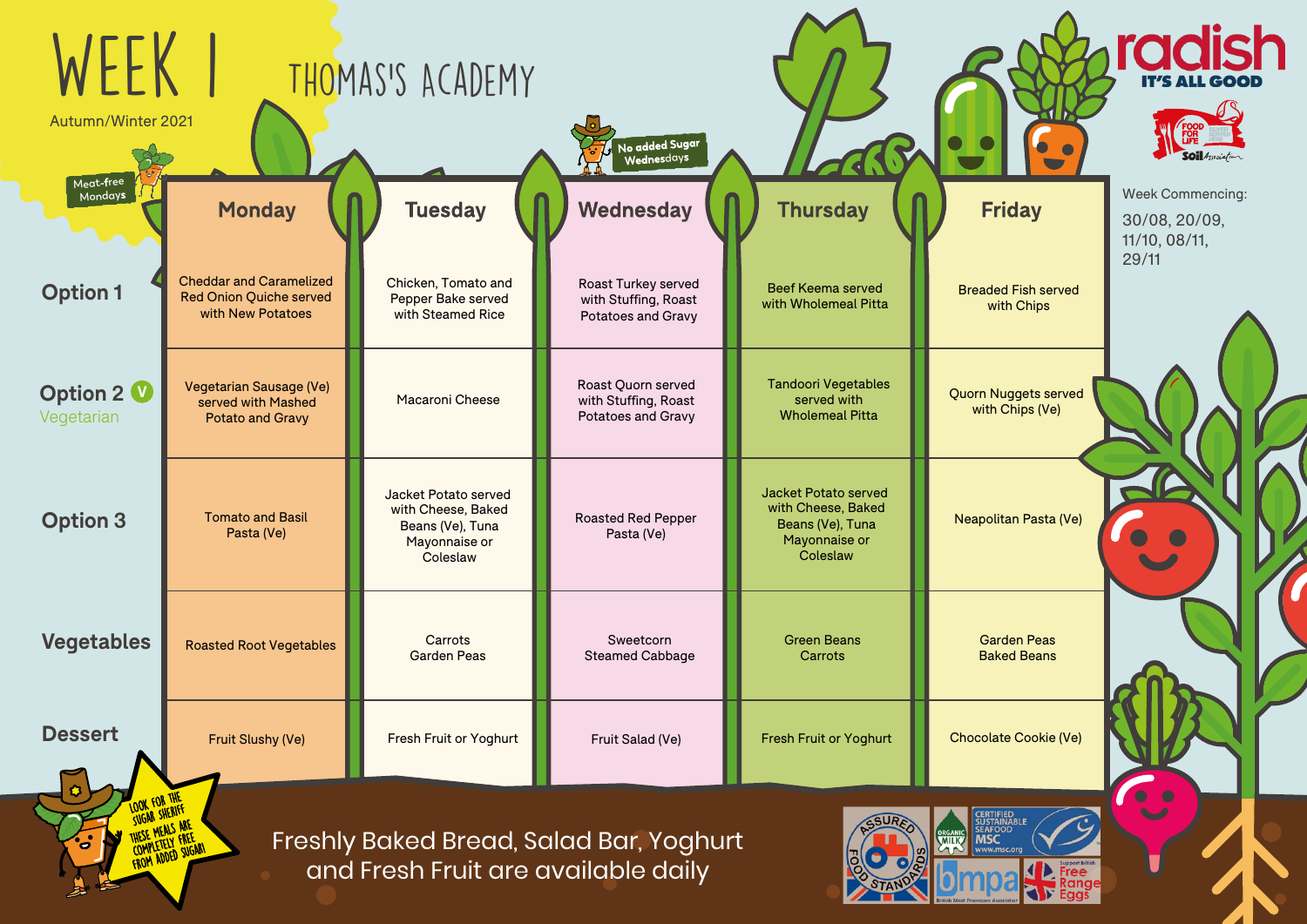| $N$ $\vdash$ $\vdash$ $K$<br>Autumn/Winter 2021 |                                                                              | THOMAS'S ACADEMY                                                                                   | No added Sugar                          |                                                                                             |                                                                                                    |
|-------------------------------------------------|------------------------------------------------------------------------------|----------------------------------------------------------------------------------------------------|-----------------------------------------|---------------------------------------------------------------------------------------------|----------------------------------------------------------------------------------------------------|
| Meat-free<br>Mondays                            | <b>Monday</b>                                                                | <b>Tuesday</b>                                                                                     | Wednesdays<br>Wednesday                 | <b>Thursday</b>                                                                             | <b>Friday</b>                                                                                      |
| <b>Option 1</b>                                 | <b>Cheese and Tomato</b><br>Pizza served with<br><b>Potato Wedges</b>        | <b>Minced Beef Pie</b><br>served with New<br><b>Potatoes</b>                                       | <b>Chicken Sausage</b><br>Hot Dog       | <b>Chicken Tikka Masala</b><br>served with Steamed<br><b>Rice</b>                           | <b>Fish Fingers or</b><br><b>Salmon Fish Fingers</b><br>served with Chips                          |
| <b>Option 2 V</b><br>Vegetarian                 | <b>Red Pepper and</b><br><b>Sweetcorn Pizza served</b><br>with Potato Wedges | <b>Spanish Omelette</b><br>served with New<br><b>Potatoes</b>                                      | Vegetarian Sausage<br>Hot Dog (Ve)      | Mexican Rice Wrap (Ve)                                                                      | <b>Cheese and Tomato</b><br><b>Turnover served</b><br>with Chips                                   |
| <b>Option 3</b>                                 | Spicy Tomato Pasta (Ve)                                                      | <b>Jacket Potato served</b><br>with Cheese, Baked<br>Beans (Ve), Tuna<br>Mayonnaise or<br>Coleslaw | <b>Tomato and Basil</b><br>Pasta (Ve)   | Jacket Potato served<br>with Cheese, Baked<br>Beans (Ve), Tuna<br>Mayonnaise or<br>Coleslaw | <b>Tomato and Mushroom</b><br>Pasta (Ve)                                                           |
| <b>Vegetables</b>                               | <b>Broccoli</b><br>Sweetcorn                                                 | Carrots<br><b>Garden Peas</b>                                                                      | <b>Green Beans</b><br>Carrots           | <b>Medley of Vegetables</b>                                                                 | <b>Garden Peas</b><br><b>Baked Beans</b>                                                           |
| <b>Dessert</b>                                  | Fruit Slushy (Ve)                                                            | <b>Fresh Fruit or Yoghurt</b>                                                                      | Fruit Salad (Ve)                        | <b>Fresh Fruit or Yoghurt</b>                                                               | Date and Cocoa<br><b>Brownie</b>                                                                   |
|                                                 | - MEALS ARE<br>JOM ADDED SUGARI                                              | and Fresh Fruit are available daily                                                                | Freshly Baked Bread, Salad Bar, Yoghurt |                                                                                             | CERTIFIED<br>SUSTAINABLE<br>SEAFOOD<br><b>DRGANIO</b><br><b>MSC</b><br>MILK<br>www.msc.org<br>Free |







## Friday

 $\blacktriangle$ 

Week Commencing:

06/09, 27/09, 18/10, 15/11, 06/12



 $\bullet$   $\bullet$